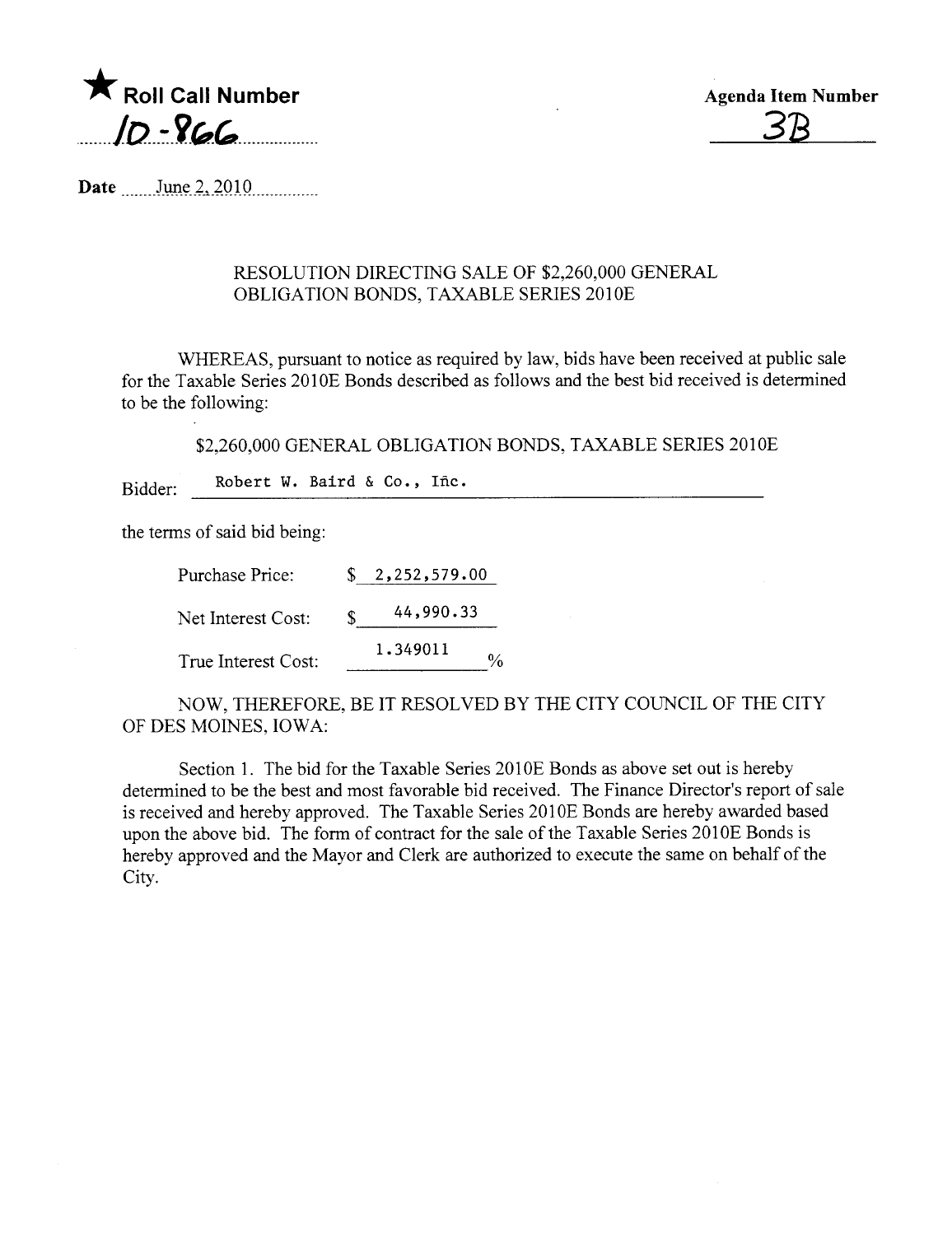

**Agenda Item Number** 

Date June 2, 2010

Section 2. The notice of the sale of the Taxable Series 2010E Bonds heretofore given and all acts of the Clerk and Finance Director done in furtherance of the sale of said Taxable Series 2010E Bonds are hereby ratified and approved.

Moved by:

Hensley to adopt.

FORM APPROVED:

Depaty City Attorney

| <b>COUNCIL</b><br><b>ACTION</b> | <b>YEAS</b> | <b>NAYS</b> | <b>PASS</b> | <b>ABSENT</b>   | <b>CERTIFICATE</b>                                                                                 |
|---------------------------------|-------------|-------------|-------------|-----------------|----------------------------------------------------------------------------------------------------|
| <b>COWNIE</b>                   |             |             |             |                 | I, DIANE RAUH, City Clerk of said City hereby                                                      |
| <b>COLEMAN</b>                  |             |             |             |                 | certify that at a meeting of the City Council of                                                   |
| <b>GRIESS</b>                   |             |             |             |                 | said City of Des Moines, held on the above date,<br>among other proceedings the above was adopted. |
| <b>HENSLEY</b>                  |             |             |             |                 |                                                                                                    |
| <b>MAHAFFEY</b>                 |             |             |             |                 | IN WITNESS WHEREOF, I have hereunto set my                                                         |
| <b>MEYER</b>                    |             |             |             |                 | hand and affixed my seal the day and year first                                                    |
| <b>MOORE</b>                    |             |             |             |                 | above written.                                                                                     |
| <b>TOTAL</b>                    |             |             |             |                 |                                                                                                    |
| <b>MOTION CARRIED</b>           |             |             |             | <b>APPROVED</b> | City Clerk                                                                                         |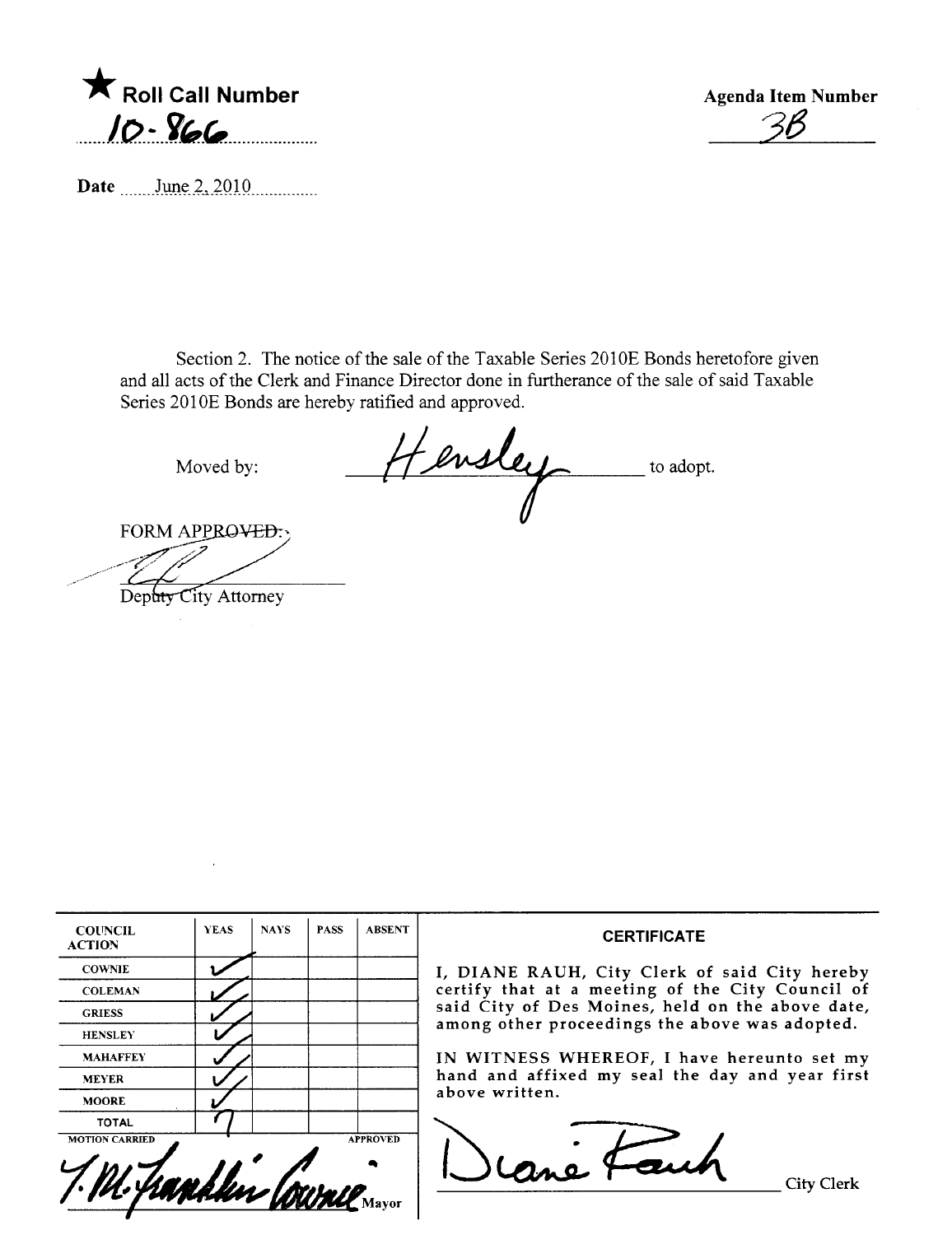| DIUCACI            |
|--------------------|
| -3 Year            |
|                    |
|                    |
|                    |
| י<br>כל            |
|                    |
| 57 760 000<br>ソーパー |
| .<br>ப             |
| 010 Series         |
|                    |
|                    |

|        | 1.349011                   | 1.353288                  | 1.454110                         | 1.459756            | 1.470526             | 1.560088           | 1,639666                   | 1.746065      |
|--------|----------------------------|---------------------------|----------------------------------|---------------------|----------------------|--------------------|----------------------------|---------------|
| Bidder | Robert W. Baird & Co. Inc. | Morgan Keegan & Co., Inc. | Hutchinson, Shockey, Erley & Co. | D.A. Davidson & Co. | <b>UMB Bank N.A.</b> | Cronin & Co., Inc. | <b>BMO Capital Markets</b> | Piper Jaffray |

 $\label{eq:2.1} \frac{1}{2} \int_{\mathbb{R}^3} \left| \frac{d\mathbf{x}}{d\mathbf{x}} \right| \, d\mathbf{x} \, d\mathbf{x} \, d\mathbf{x} \, d\mathbf{x} \, d\mathbf{x} \, d\mathbf{x} \, d\mathbf{x} \, d\mathbf{x} \, d\mathbf{x} \, d\mathbf{x} \, d\mathbf{x} \, d\mathbf{x} \, d\mathbf{x} \, d\mathbf{x} \, d\mathbf{x} \, d\mathbf{x} \, d\mathbf{x} \, d\mathbf{x} \, d\mathbf{x} \, d\mathbf{x} \, d\mathbf{x} \,$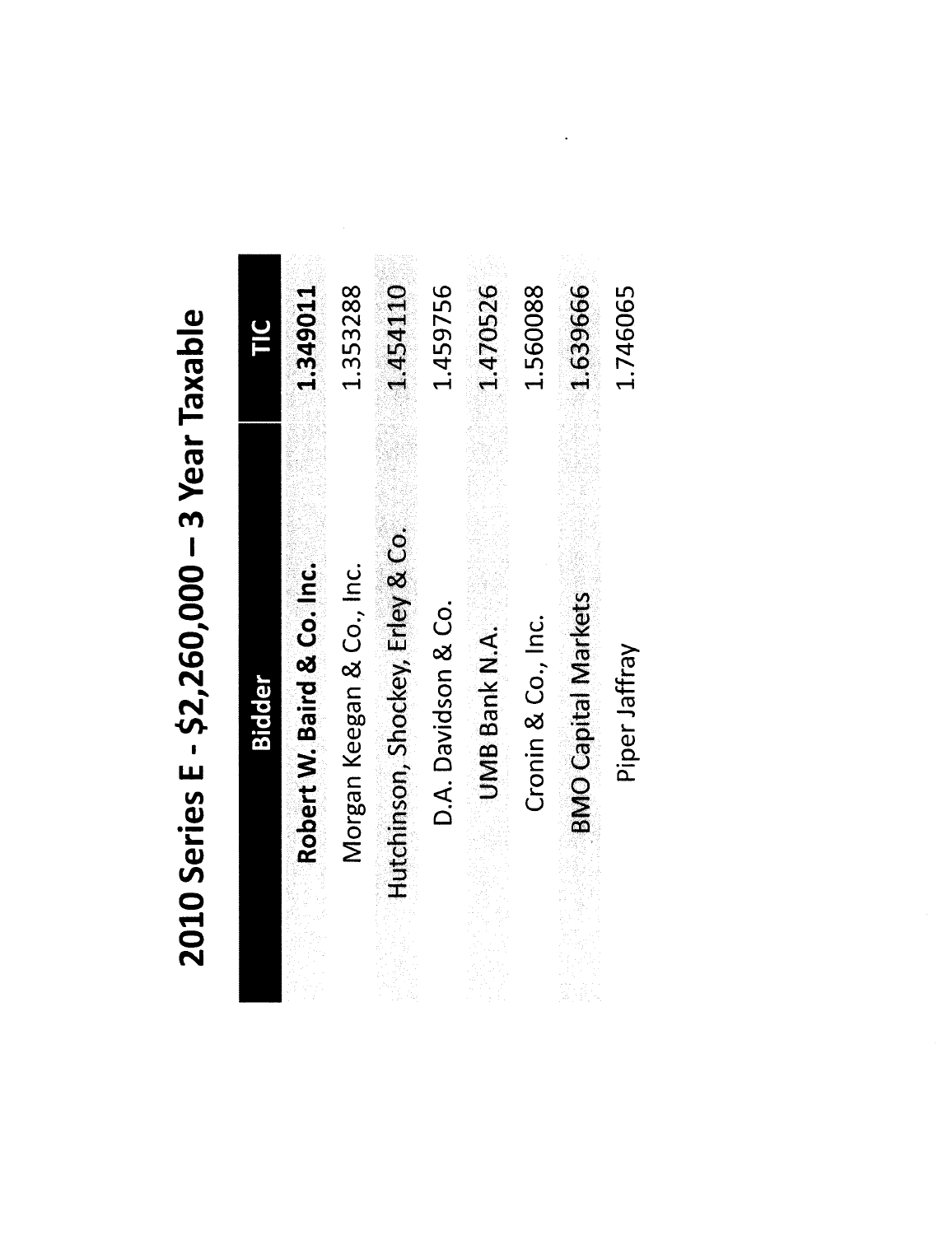| <b>Upcoming Calendar</b>                                                                                                                                                                                                                                                           | Overview                                             |                                                   | Result   Excel    |               |                           |               |
|------------------------------------------------------------------------------------------------------------------------------------------------------------------------------------------------------------------------------------------------------------------------------------|------------------------------------------------------|---------------------------------------------------|-------------------|---------------|---------------------------|---------------|
| Robert W. Baird & Co., Inc. - Milwaukee , WI's Bid                                                                                                                                                                                                                                 |                                                      |                                                   |                   |               |                           | <b>PARITY</b> |
|                                                                                                                                                                                                                                                                                    | \$2,260,000 General Obligation Bonds, Taxable Series |                                                   | <b>Des Moines</b> |               |                           |               |
|                                                                                                                                                                                                                                                                                    |                                                      |                                                   | 2010E             |               |                           |               |
| For the aggregate principal amount of \$2,260,000.00, we will pay you \$2,252,579.00, plus accrued interest                                                                                                                                                                        |                                                      |                                                   |                   |               |                           |               |
| from the date of issue to the date of delivery. The Bonds are to bear interest at the following rate(s):                                                                                                                                                                           |                                                      |                                                   |                   |               |                           |               |
|                                                                                                                                                                                                                                                                                    |                                                      | Maturity Date Amount \$ Coupon %                  |                   |               |                           |               |
|                                                                                                                                                                                                                                                                                    |                                                      | 06/01/2011                                        | 1,300M            | 0.7000        |                           |               |
|                                                                                                                                                                                                                                                                                    |                                                      | 06/01/2012                                        | 690M              | 1.2000        |                           |               |
|                                                                                                                                                                                                                                                                                    |                                                      | 06/01/2013                                        | 270M              | 1.6500        |                           |               |
|                                                                                                                                                                                                                                                                                    | <b>Total Interest Cost:</b>                          |                                                   |                   |               | \$37,569.33               |               |
|                                                                                                                                                                                                                                                                                    | Discount:<br>Net Interest Cost:                      |                                                   |                   |               | \$7,421.00<br>\$44,990.33 |               |
|                                                                                                                                                                                                                                                                                    | TIC:                                                 |                                                   |                   |               | 1.349011                  |               |
|                                                                                                                                                                                                                                                                                    |                                                      |                                                   |                   |               |                           |               |
|                                                                                                                                                                                                                                                                                    |                                                      | Time Last Bid Received On:06/02/2010 9:52:29 CDST |                   |               |                           |               |
| This proposal is made subject to all of the terms and conditions of the Official Bid Form, the Official Notice of<br>Sale, and the Preliminary Official Statement, all of which are made a part hereof.<br>Bidder:<br>Drew Kanyer<br>Contact:<br>Title:<br>Telephone: 414-765-7331 | Robert W. Baird & Co., Inc., Milwaukee, WI           |                                                   |                   |               |                           |               |
| Fax:                                                                                                                                                                                                                                                                               |                                                      |                                                   |                   |               |                           |               |
|                                                                                                                                                                                                                                                                                    |                                                      |                                                   |                   |               |                           |               |
| Issuer Name: City of Des Moines                                                                                                                                                                                                                                                    |                                                      |                                                   |                   | Company Name: |                           |               |
| Accepted By:                                                                                                                                                                                                                                                                       |                                                      |                                                   | Accepted By:      |               |                           |               |
| Date:                                                                                                                                                                                                                                                                              |                                                      |                                                   | Date:             |               |                           |               |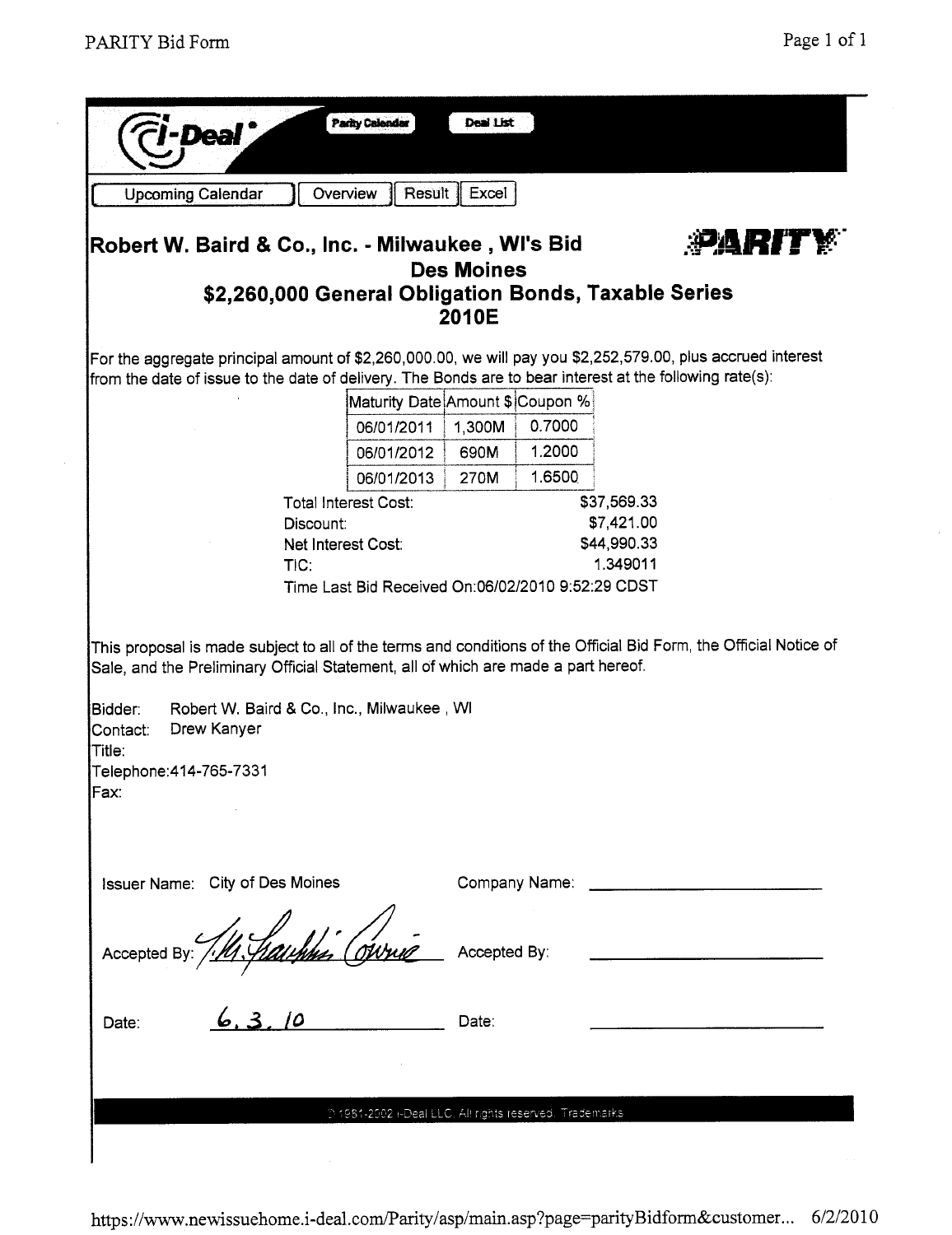## TABULATION OF BIDS

## City of Des Moines, Iowa

\$2,260,000 General Obligation Bonds, Taxable Series 2010E

Award:

ROBERT W. BAIRD & CO., INC. COASTAL SECURITIES, INC. C.L. KING & ASSOCIATES DAVENPORT & CO., LLC LOOP CAPITAL MARKETS, LLC KILDARE CAPITAL SAMCO CAPITAL MARKETS, INC. EDWARD D. JONES & CO. DUNCAN WILLIAMS, INC. WEDBUSH MORGAN SECURITIES VINING-SPARKS IBG, LTD. PARTNERSHIP CREWS & ASSOCIATES

RATINGS: Moody's Investors Service 'Aa1' & Standard & Poor's 'AAA' SALE DATE: Wednesday, June 2, 2010

|                                                        | <b>COUPON</b> |             | <b>NET INTEREST COST</b>        |                |
|--------------------------------------------------------|---------------|-------------|---------------------------------|----------------|
| <b>NAME OF BIDDER</b>                                  | <b>RATE</b>   | <b>YEAR</b> | <b>&amp; TRUE INTEREST RATE</b> | <b>PRICE</b>   |
|                                                        |               |             | \$44,990.33                     |                |
| ROBERT W. BAIRD & CO., INC.                            | 0.70%         | 2011        |                                 | \$2,252,579.00 |
| Milwaukee, Wisconsin                                   | 1.20%         | 2012        |                                 |                |
| <b>COASTAL SECURITIES, INC.</b>                        | 1.65%         | 2013        | 1.3490%                         |                |
| Houston, Texas                                         |               |             |                                 |                |
| <b>C.L. KING &amp; ASSOCIATES</b>                      |               |             |                                 |                |
| New York, New York                                     |               |             |                                 |                |
| DAVENPORT & CO., LLC                                   |               |             |                                 |                |
| Richmond, Virginia                                     |               |             |                                 |                |
| <b>LOOP CAPITAL MARKETS, LLC</b><br>New York, New York |               |             |                                 |                |
| <b>KILDARE CAPITAL</b>                                 |               |             |                                 |                |
| Philadelphia, Pennsylvania                             |               |             |                                 |                |
| SAMCO CAPITAL MARKETS, INC.                            |               |             |                                 |                |
| Houston, Texas                                         |               |             |                                 |                |
| EDWARD D. JONES & CO.                                  |               |             |                                 |                |
| Saint Louis, Missouri                                  |               |             |                                 |                |
| DUNCAN WILLIAMS, INC.                                  |               |             |                                 |                |
| Richmond, Virginia                                     |               |             |                                 |                |
| <b>WEDBUSH MORGAN SECURITIES</b>                       |               |             |                                 |                |
| Phoenix, Arizona                                       |               |             |                                 |                |
| VINING-SPARKS IBG, LTD PARTNERSHIP                     |               |             |                                 |                |
| Chicago, Illiinois                                     |               |             |                                 |                |
| <b>CREWS &amp; ASSOCIATES</b>                          |               |             |                                 |                |
| Little Rock, Arkansas                                  |               |             |                                 |                |
|                                                        |               |             |                                 |                |
| MORGAN KEEGAN & CO., INC.                              | 2.00%         | 2011-2013   | \$45,514.57                     | \$2,281,272.10 |
| Memphis, Tennessee                                     |               |             |                                 |                |
|                                                        |               | 1.3532%     |                                 |                |
| HUTCHINSON, SHOCKEY, ERLEY & CO.                       | 2.00%         | 2011-2013   | \$48,849.47                     | \$2,277,937.20 |
| Chicago, Illinois                                      |               |             |                                 |                |
|                                                        |               |             | 1.4541%                         |                |



Des Moines, Iowa 50312 (515) 243-2600